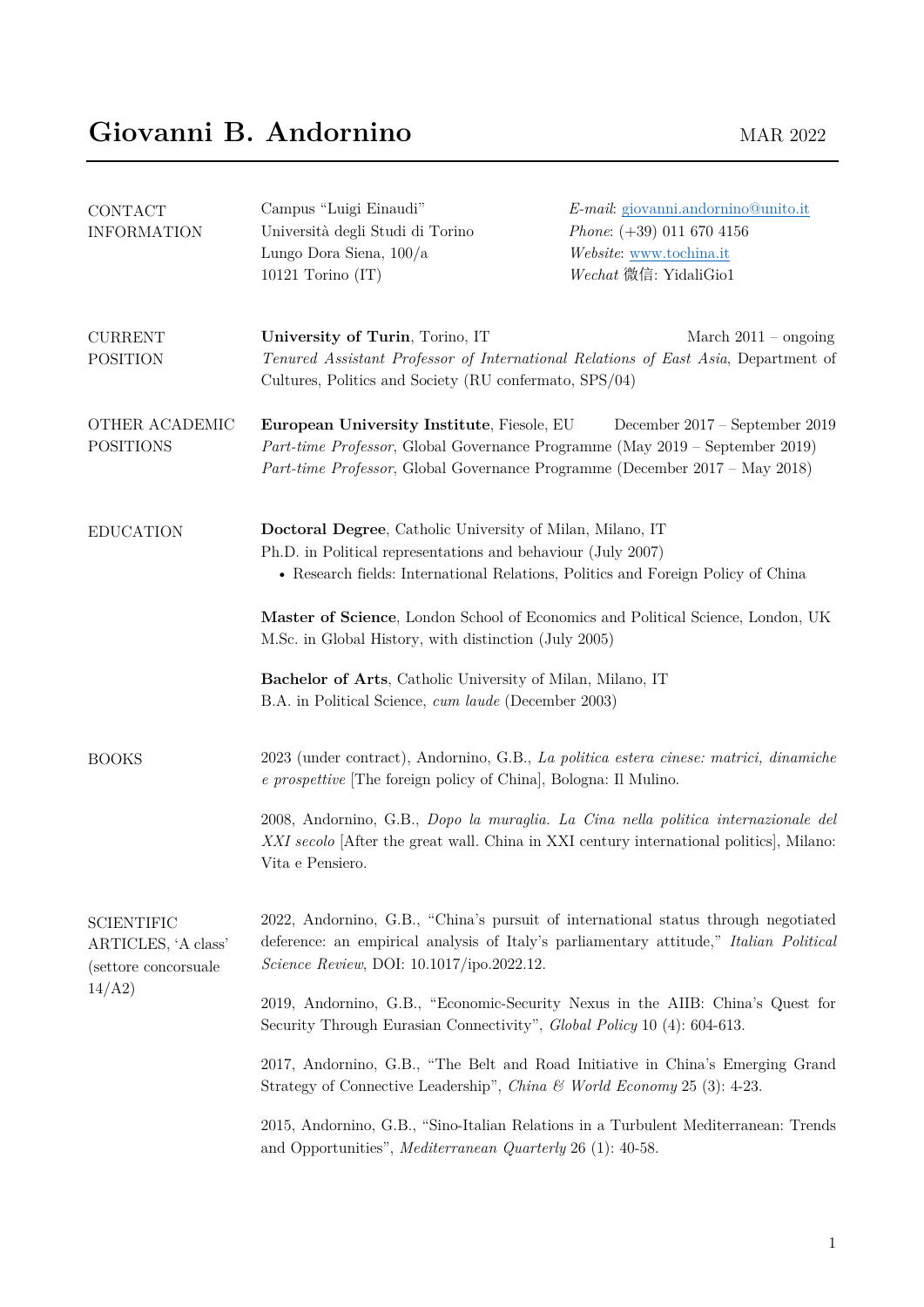2012, Andornino, G.B., "The Political Economy of Italy's Relations with China", *The International Spectator* 47 (2): 87-101.

2006, Andornino, G.B. and Wilcox R., "China between social stability and market integration", *China & World Economy* 14 (3): 95-108.

| <b>OTHER</b><br><b>SCIENTIFIC</b><br><b>ARTICLES</b> | 2020, Andornino, G.B., "Tra status e agency: Cina e Italia a 50 anni dalla<br>normalizzazione delle relazioni", $OrizzonteCina$ 11 (2): 3-9.                                                                                                         |
|------------------------------------------------------|------------------------------------------------------------------------------------------------------------------------------------------------------------------------------------------------------------------------------------------------------|
|                                                      | 2017, Andornino, G.B., "Una prospettiva italiana sul 19° congresso nazionale del Partito<br>comunista cinese", $OrizzonteCina 8$ (5): 2-13.                                                                                                          |
|                                                      | 2016, Andornino, G.B., "La dimensione people-to-people nella Belt and Road Initiative:<br>come un pubblico strategico cinese percepisce l'Italia", $OrizzonteCina 7$ (6): 8-11.                                                                      |
|                                                      | 2013, Andornino, G.B., "La politica estera sotto Xi Jinping: matrici e prospettive",<br>Mondo Cinese, 152: 50-59.                                                                                                                                    |
|                                                      | 2012, Andornino, G.B., "Attraversare il fiume tastando le pietre? Alla ricerca di un<br>modello di sviluppo «con caratteristiche cinesi» (1978-2011)", Sulla via del Catai 8: 139-<br>155.                                                           |
|                                                      | 2012, Andornino, G.B., "La Cina sceglie i leader del prossimo decennio", Vita e Pensiero,<br>$3: 9-14.$                                                                                                                                              |
|                                                      | 2006, Andornino, G.B., "Stato, globalizzazione e neo-confederalismo", Teoria Politica<br>$22(3): 5-33.$                                                                                                                                              |
|                                                      | 2004, Andornino, G.B., "Tra modernità e postmodernità. Cartografia di una cornice<br>meta-teorica chiave per la politica contemporanea", Teoria Politica 20 (2): 39-56.                                                                              |
| <b>EDITED VOLUMES</b>                                | 2021, Andornino, G.B. (ed.), Cina. Prospettive di un paese in trasformazione [China.<br>Outlook of a changing country], Bologna: Il Mulino.                                                                                                          |
|                                                      | 2014, Marinelli, M. and Andornino, G.B. (eds.), <i>Italy's Encounters with Modern China</i> .<br>Imperial Dreams, Strategic Ambitions, New York: Palgrave.                                                                                           |
| <b>BOOK CHAPTERS</b>                                 | 2021, Andornino, G.B. and Wang, Q., "Philanthropy and social innovation in China",<br>in Gosset, D. (ed.), China and the World, The Long March Towards a Community of<br>Shared Future for Mankind. The Role of Business. Bologna: Il Mulino, 23-34. |
|                                                      | 2021, Andornino, G.B., "Le ambizioni globali della Cina nella «nuova era»", in Deaglio,<br>M. (ed.), Un mondo sempre più fragile, Milano: Guerini, 93-107.                                                                                           |
|                                                      | 2021, Andornino, G.B., "Il profilo politico-istituzionale della RPC sotto Xi Jinping", in<br>Andornino, G.B. (ed.), Cina. Prospettive di un paese in trasformazione, Bologna: Il<br>Mulino.                                                          |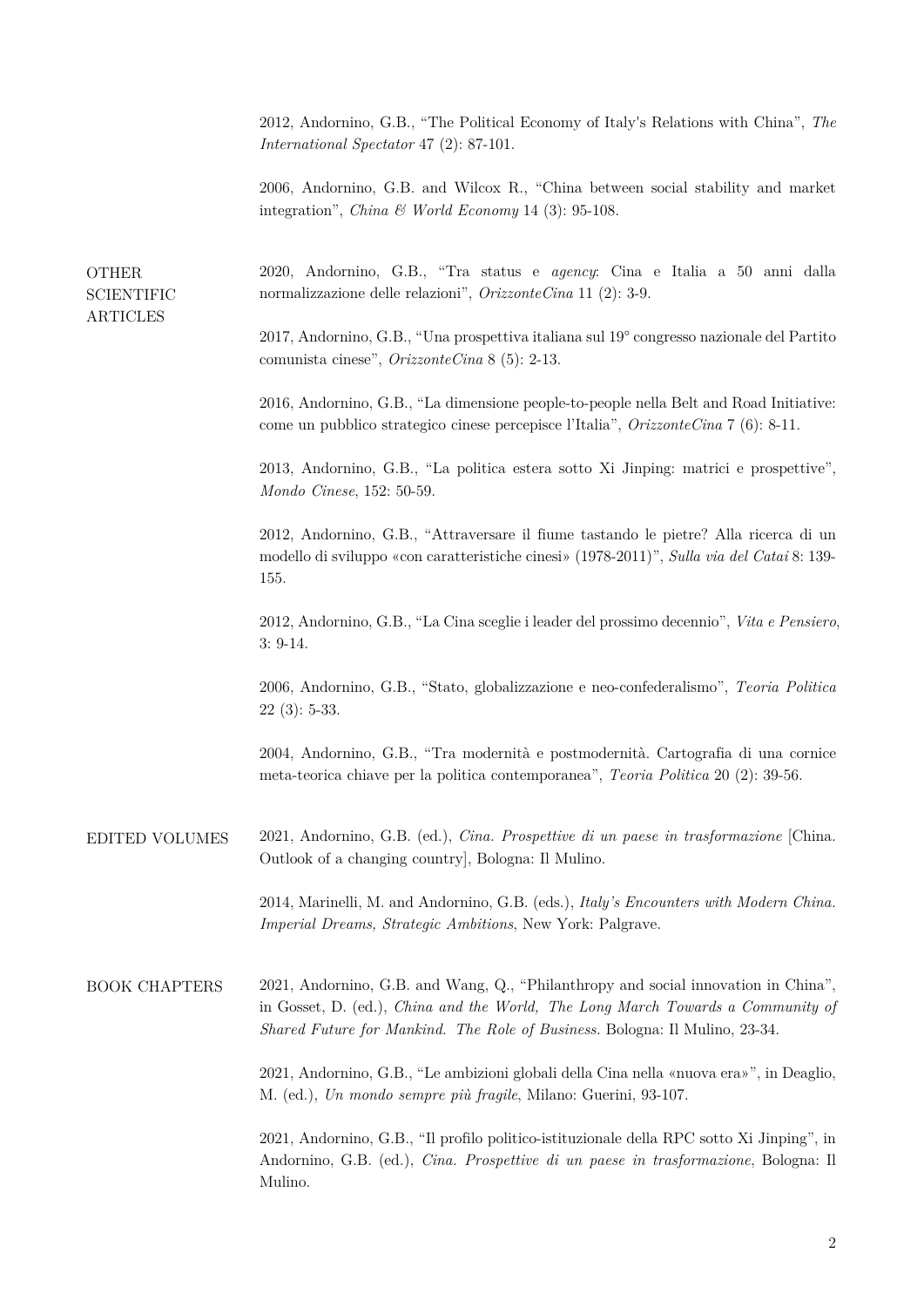2021, Andornino, G.B., "Introduzione", in Andornino, G.B. (ed.), *Cina. Prospettive di un paese in trasformazione*, Bologna: Il Mulino.

2018, Andornino, G.B., "Oltre la prudenza: il ritorno della Cina al centro delle dinamiche globali", in G. Borgognone and D. Carpanetto (eds.), *Dalla caduta del Muro ai nuovi muri*, Torino: UTET Grandi Opere, 201-223.

2014, Andornino, G.B., "An Assessment of EU-China Relations in Global Governance Forums", in K. Brown (ed.), *The EU-China Relationship: European Perspectives: A Manual for Policy Makers*, London: Imperial College Press, 115-127.

2014, Andornino, G.B., "Strategic ambitions in times of transition: key patterns in contemporary Italy-China relations", in M. Marinelli and G.B. Andornino (eds.), *Italy's encounters with modern China. Imperial dreams, strategic ambitions*, New York: Palgrave Macmillan, 147-170.

2014, Andornino, G.B. and Marinelli M., "Introduction", in M. Marinelli and G.B. Andornino (eds.), *Italy's encounters with modern China. Imperial dreams, strategic ambitions*, New York: Palgrave Macmillan, ix-xix.

2012, Andornino, G.B., "China's new role on the world stage. Trends, issues, prospects", in L. Zhang and S. Beretta (eds.), *Contemporary China through Eyes of Italian Experts*, Beijing: China University of Political Science and Law, 2-7.

2011, Andornino, G.B., "The EU-China relations in light of possible future EU enlargements", in F. Bindi and I. Angelescu (eds.), *Frontiers of Europe*, Washington, DC: Brookings Institution Press, 185-195.

2011, Andornino, G.B., "UE-Cina: il futuro di una non-relazione?", in P. Pombeni (ed.), *Europa di carta*, Bologna: Il Mulino, 21-34.

2010, Andornino, G.B., "China and Global Governance", in S. Breslin (ed.), *Handbook of China's International Relations*, London: Routledge, 94-105.

2010, Andornino, G.B., "Il Regno di Mezzo tra princìpi e realpolitik", in AA.VV., *L'orizzonte del mondo. Politica internazionale, sfide globali, nuove geografie del potere*, Milano: Guerini, 253-277.

2021, Andornino, G.B., "Filantropia rossa? Governare gli spazi di azione caritatevole nel Partito-Stato etico cinese". MANUSCRIPTS TO BE SUBMITTED

2021, Andornino, G.B., "The domestic politics of Italy's China policy".

2021, Caffarena, A. and Andornino, G.B., "China, Italy and international followership".

Commander of the Order of Merit of the Italian Republic (2022) AWARDS

London School of Economics and Political Science, McKenzie Prize (2005)

British International Studies Association, Founders Fund award (2006)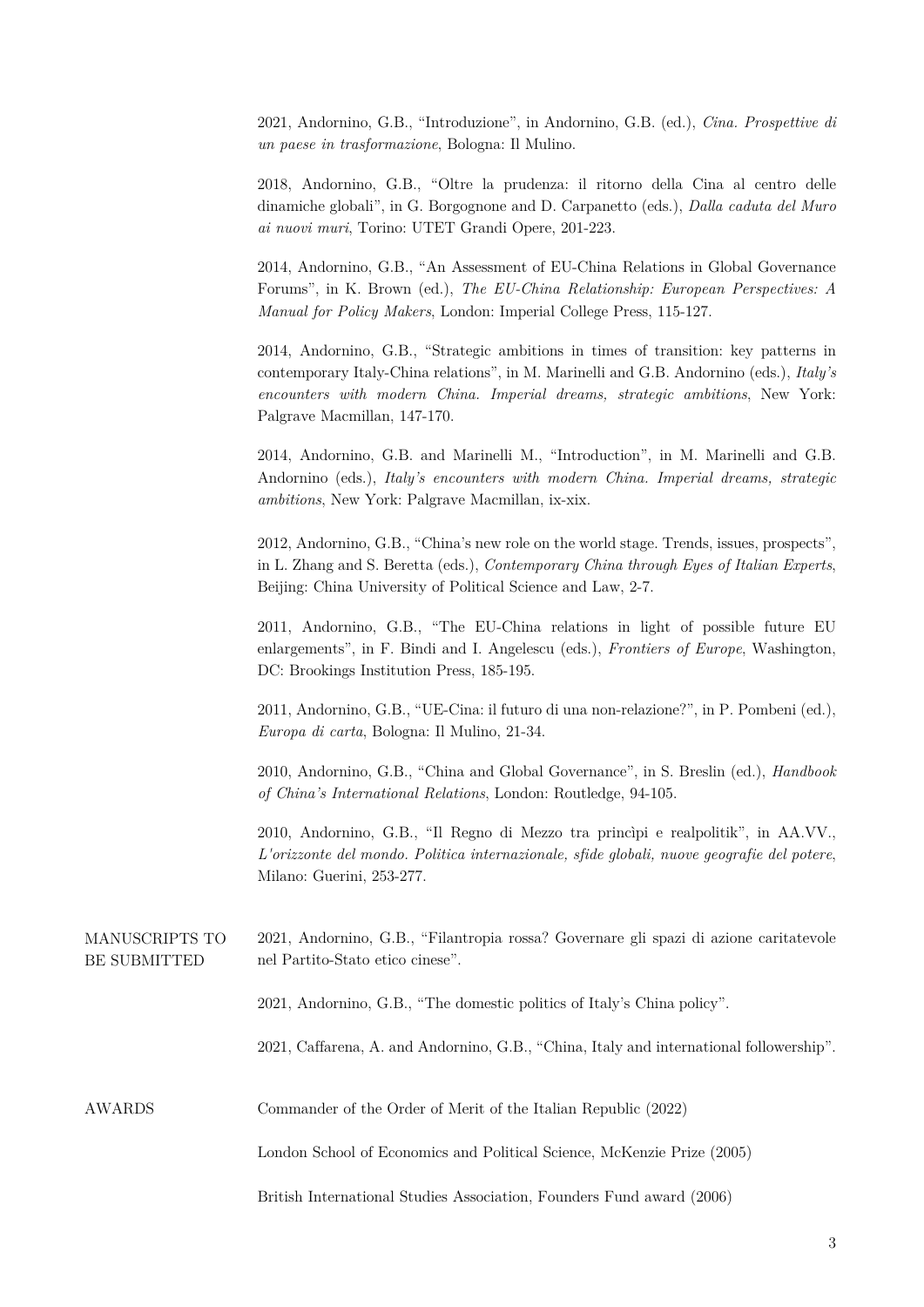| <b>INTERNATIONAL</b><br><b>RESEARCH</b><br><b>FELLOWSHIPS</b> | European Institute for Chinese Studies (EURICS), Paris, FR<br>Fellow, "Red Philanthropy" research project (January–March 2020; February 2022)<br>• Grant awarded by the Réseau français des instituts d'études avancées                                                        |
|---------------------------------------------------------------|--------------------------------------------------------------------------------------------------------------------------------------------------------------------------------------------------------------------------------------------------------------------------------|
|                                                               | East Asia Institute, National University of Singapore, Singapore, SG<br>Senior Research Fellow (September – December 2012, deferred for family reasons)                                                                                                                        |
|                                                               | China Research Centre, University of Technology Sydney, Sydney, AU<br>Visiting Fellow "Sino-Italian relations" research project (September – December 2011)<br>• Grant awarded by the Australian Centre on China in the World                                                  |
|                                                               | Transatlantic Academy, Washington D.C., US<br>Fellow, "Global Shift" research project (September – December 2010)<br>• Grant awarded by the Compagnia di San Paolo foundation                                                                                                  |
| <b>EDITORIAL</b><br><b>BOARDS</b>                             | OrizzonteCina quarterly journal (ISSN 2280-8035)<br>$Editor (2010 - ongoing)$<br>• Listed as a scientific journal in the social sciences (Area 14) by Italy's ANVUR                                                                                                            |
|                                                               |                                                                                                                                                                                                                                                                                |
|                                                               | Mondo Cinese<br>Member of the Editorial Board $(2016 - \text{ongo})$<br>• Listed as a scientific journal in the humanities (Area 10) by Italy's ANVUR                                                                                                                          |
| COORDINATION<br>OF RESEARCH<br><b>PROJECTS</b>                | Principal Investigator: «ChinaMed»: making sense of China's transformative role<br>across the wider Mediterranean region<br>• Promoted by the TOChina Centre of the University of Turin and the Center for<br>Mediterranean Area Studies of Peking University (Beijing, China) |
|                                                               | Principal Investigator: Red philanthropy. Strategies of legitimization and networked<br>corporatism in China's non-profit ecosystem<br>• Promoted by the TOChina Centre of the University of Turin and the China-<br>Italy Philanthropy Forum                                  |
|                                                               | Principal Investigator: ICCSO: Italy-China Competence and Sentiment Observatory<br>• Promoted by the TOChina Centre of the University of Turin and the CERM -<br>Minorities Research Centre of Insubria University (Como, IT)                                                  |
| <b>SCIENTIFIC AND</b><br>PROFESSIONAL<br><b>SERVICE</b>       | Torino World Affairs Institute (T.wai), Torino, IT<br>Vice President and Head of the Global China programme (April 2009 - ongoing)<br>• Italy's premier think-tank for contemporary China policy-oriented research                                                             |
|                                                               | TOChina Centre, University of Turin, Torino, IT<br>Director $(2015 - \text{ongo})$<br>• Contributing to the "Excellence Project" of the Department of Cultures, Politics<br>and Society, "Luigi Bobbio" research centre for public and applied research                        |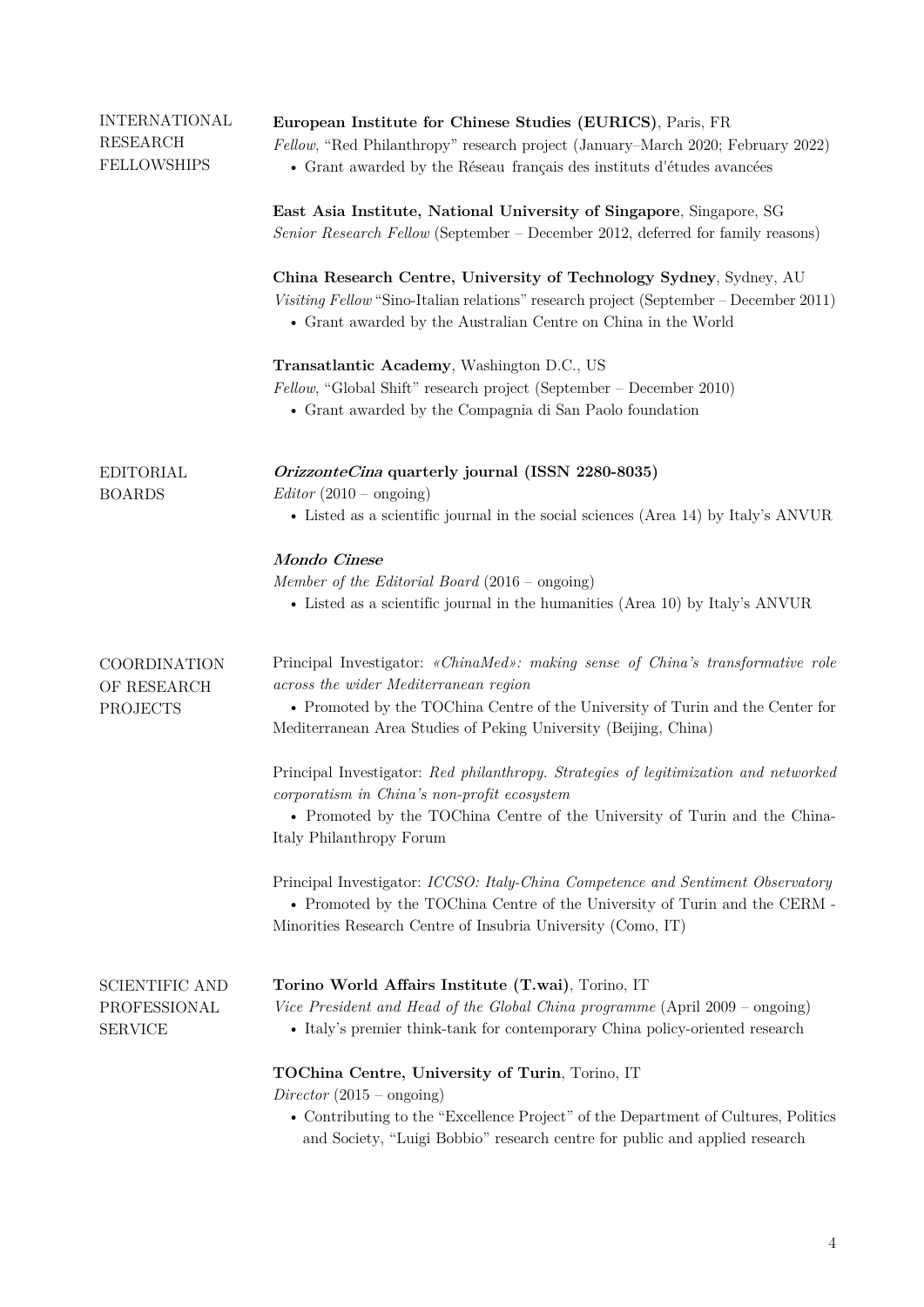|                                                                          | China-Italy Philanthropy Forum, Torino and Beijing, IT and CN<br>Founding Secretary General (March 2019 – ongoing)                                                                                                                                                                                                                                                                                                                                        |  |
|--------------------------------------------------------------------------|-----------------------------------------------------------------------------------------------------------------------------------------------------------------------------------------------------------------------------------------------------------------------------------------------------------------------------------------------------------------------------------------------------------------------------------------------------------|--|
|                                                                          | <b>ASEAN Regional Forum</b><br>EU Expert and Eminent Person, on recommendation of Italy's MFA $(2013 - 2016)$                                                                                                                                                                                                                                                                                                                                             |  |
|                                                                          | China Competence Centre, Polytechnic University of Turin, Torino, IT<br>Member of the Advisory Board $(2018 - \text{ongo})$                                                                                                                                                                                                                                                                                                                               |  |
|                                                                          | Centro Studi Matteo Ripa e Collegio dei Cinesi, "L'Orientale"<br>University of Naples, Napoli, IT<br>Member of the Advisory Board $(2016 - \text{ongo})$                                                                                                                                                                                                                                                                                                  |  |
| TEACHING AND<br><b>ADVISING</b>                                          | Courses (most recent 4 academic years)                                                                                                                                                                                                                                                                                                                                                                                                                    |  |
|                                                                          | <i>International Relations of East Asia</i> (54-hour graduate course)<br>• Spring $2021$ (106 students enrolled; course quality evaluation score: $98.00/100$ )<br>• Spring $2020$ (71 students enrolled; course quality evaluation score: $97.35/100$ )<br>• Spring 2019 (84 students enrolled; course quality evaluation score: $98.14//100$ )<br>• Spring $2018$ (97 students enrolled; course quality evaluation score: $97.08/100$ )                 |  |
|                                                                          | <i>Public Diplomacy &amp; China's Foreign Policy Practices</i> (18-hour undergraduate lab)<br>• Spring $2021$ (133 students enrolled; course quality evaluation score: $99.27/100$ )<br>• Spring $2020$ (72 students enrolled; course quality evaluation score: $97.43/100$ )<br>• Spring 2019 (29 students enrolled; course quality evaluation score: $100/100$ )<br>• Spring 2018 (43 students enrolled; course quality evaluation score: $98.71/100$ ) |  |
|                                                                          | Graduate thesis supervision (most recent 2 solar years)                                                                                                                                                                                                                                                                                                                                                                                                   |  |
|                                                                          | 2020: supervision of 25 candidates, of whom<br>• 5 enrolled in double degree University of Turin $(IT)$ / Zhejiang University $(CN)$<br>• 14 pursuing double degree University of Turin $(IT)$ / Beijing Foreign Studies<br>University $(CN)$                                                                                                                                                                                                             |  |
|                                                                          | 2019: supervision of 17 candidates, of whom<br>• 7 enrolled in double degree University of Turin (IT) $/$ Zhejiang University (CN)<br>• 6 pursuing double degree University of Turin $(IT)$ / Beijing Foreign Studies<br>University $(CN)$                                                                                                                                                                                                                |  |
| <b>VISITING</b><br>PROFESSORSHIPS                                        | Beijing Foreign Studies University, Beijing, CN<br>Visiting Professor of Italy-China Relations (March - July 2018)<br>• Grant awarded as part of China's "Senior International Scholars Program"                                                                                                                                                                                                                                                          |  |
| SUPPORT TO<br><b>STUDENTS</b><br><b>INTERNATIONAL</b><br><b>MOBILITY</b> | Master's Degree in International Studies, University of Turin, Torino, IT<br>• Scientific Coordinator of the Double Degree programmes with Tongji University,<br>Shanghai, CN (2019- ongoing), Beijing Foreign Studies University, Beijing, CN (2017-<br>2022) and Zhejiang University, Hangzhou, CN (2015- ongoing); Partner of the Peking<br>University Yenching Academy programme, Beijing, CN (2017- ongoing)                                         |  |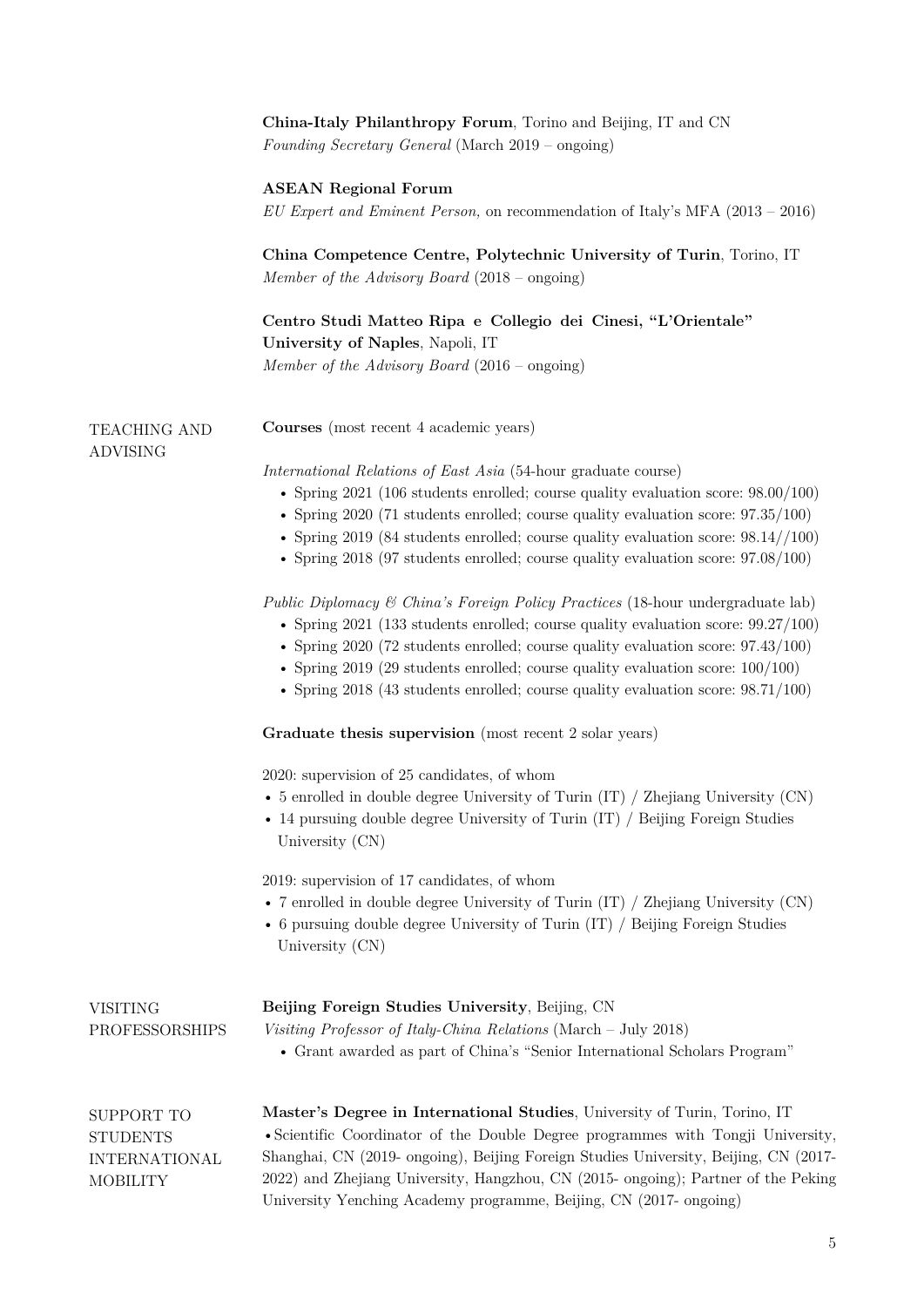|                                                                              | • Awarded EUR 219,280.00 as part of the Erasmus Partner Countries scheme for<br>incoming students' mobility from the People's Republic of China $(2017 - 2019)$                                                                                                                                                          |  |
|------------------------------------------------------------------------------|--------------------------------------------------------------------------------------------------------------------------------------------------------------------------------------------------------------------------------------------------------------------------------------------------------------------------|--|
|                                                                              | • Founder and external mentor, TOChina Alumni Network $(2016 - \text{ongo})$                                                                                                                                                                                                                                             |  |
| <b>ADVANCED AND</b><br><b>EXECUTIVE</b><br>TRAINING                          | Presidency of the Council of Ministers of the Italian Republic, Roma, IT<br><i>Lecturer</i> (policy-oriented executive sessions, $2018 - \text{ongo}$ )                                                                                                                                                                  |  |
|                                                                              | Peking University, Beijing, CN<br><i>Programme Director and Lecturer:</i> "ChinaMed Business Program" (6-week junior<br>executive programme; yearly, $2015$ – ongoing)                                                                                                                                                   |  |
|                                                                              | University of Turin, Torino, IT<br>Programme Director and Lecturer: "TOChina Summer School" (2-week advanced<br>$\alpha$ academic programme; yearly, $2007 - \text{ongoing}$ )                                                                                                                                           |  |
|                                                                              | Academy of Global Governance, European University Institute, Fiesole, EU<br><i>Programme Director and Lecturer:</i> "Mapping China's Futures" (20-hour executive<br>programme; yearly, $2014 - 2019$ )                                                                                                                   |  |
|                                                                              | <b>ESCP Business School, Torino, IT</b><br><i>Lecturer:</i> "Doing business in China" (10-hour junior executive course), Master's degree<br>in Management $(2017)$                                                                                                                                                       |  |
|                                                                              | Scuola Universitaria Superiore IUSS, Pavia, IT<br><i>Lecturer:</i> "China's re-emergence as a global actor and its impact on the international<br>aid system" (8-hour junior executive course), Master's degree in International<br>Cooperation (yearly, $2013 - 2018$ )                                                 |  |
|                                                                              | Collegio Carlo Alberto, Torino, IT<br><i>Lecturer:</i> "China in the global economy" (8-hour course), Master's degree in Public<br>Policy and Social Change (yearly, $2014 - 2017$ )                                                                                                                                     |  |
| <b>ACADEMIC</b><br><b>CONFERENCES</b><br>AND INVITED<br><b>PRESENTATIONS</b> | "Bargaining international status away? Entrenched asymmetries and shifting<br>parliamentary dynamics in Italy's quest for agency in relations with China", paper<br>presented at the 14 <sup>th</sup> Pan-European Conference of the European International Studies<br>Association (EISA), online, 13-17 September 2021. |  |
|                                                                              | "Reconstructing Italy's adherence to China's Belt and Road Initiative: domestic politics<br>and foreign policy rationale", paper presented at the Annual Conference of the Italian<br>Political Science Association (SISP), online, 9-11 September 2021.                                                                 |  |
|                                                                              | "How shall small, medium and great powers in Europe react? The case of Italy", paper<br>presented at the international conference Small, Medium and Great Powers' Response                                                                                                                                               |  |

*To US-China Strategic Competition*, University of Zurich, online, 4-5 December 2020.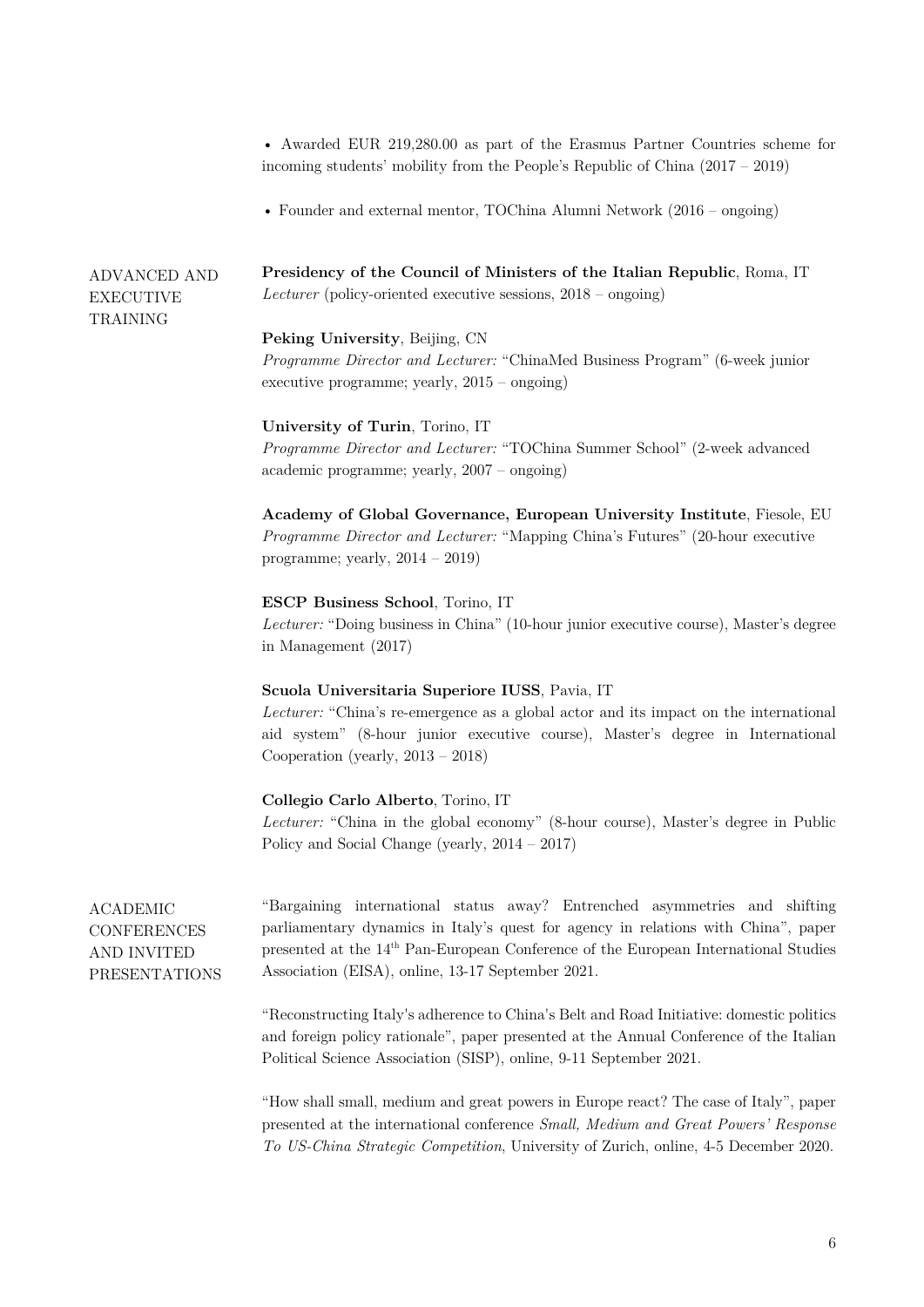"Etica e politica negli studi sulla Cina contemporanea", paper presented at the seminar *Gli studi sulla Cina: la sfida*, "L'Orientale" University of Naples, online, 25 September 2020.

"La politica estera della Cina dopo il 19° congresso del Partito comunista cinese", paper presented at the "L'Orientale" University of Naples, Naples, 27 April 2018.

"Exploring the Societal Foundations of China's Engagement with Europe in the Age of the Belt and Road Initiative: How an Attentive Chinese Public Perceives Italy", paper presented at the Annual Conference of the International Studies Association (ISA), San Francisco, 4-7 April 2018.

"Exploring the Societal Foundations of China's Engagement with Europe in the Age of the Belt and Road Initiative: How an Attentive Chinese Public Perceives Italy", paper presented at the Annual Conference of the Società Italiana di Scienza Politica (SISP), University of Turin, Turin, 6-8 September 2018.

"The Belt and Road Initiative in China's emerging grand strategy of connective leadership", paper presented at the Annual Conference of the Italian Political Science Association (SISP), "Carlo Bo" University of Urbino, Urbino, 14-16 September 2017.

"How do we assess China's foreign and security policy?", paper presented at the international symposium *Restless Rivals. Trump, China and the implications for Japan and East Asia*, Akademie der Konrad-Adenauer-Stiftung, Berlin, 6 March 2017.

"Assessing China's foreign and security policy?", paper presented at the international conference *Along the Silk Roads*, Fondazione Cini, Venice, 10-11 July 2016.

"Le relazioni Italia-Cina nel contesto dell'iniziativa One Belt One Road", paper presented at the international conference *Italia e Cina. Due secoli di relazioni virtuose*, University of Catania, Catania, 24-25 May 2016.

"地中海地区动荡下的中国与意大利关系", paper presented at the Beijing Forum of Peking University, Beijing, 6-8 November 2015.

"The politics and political economy of Sino-Italian relations in the Greater Mediterranean region", paper presented at the Annual Conference of the Italian Standing Group on International Relations, University of Trento, Trento, 26-27 June 2015.

"The political economy of Sino-Italian relations in the greater Mediterranean region", paper presented at the international workshop *Asian emerging economies in the postcrisis era*, Turin Centre on Emerging Economies, University of Turin, Turin, 12-13 March 2015.

"The role of regions in Italy-China relations", paper presented at the Biannual Conference of the European Association of Chinese Studies (EACS), University of Minho, Braga, 22-26 July 2014.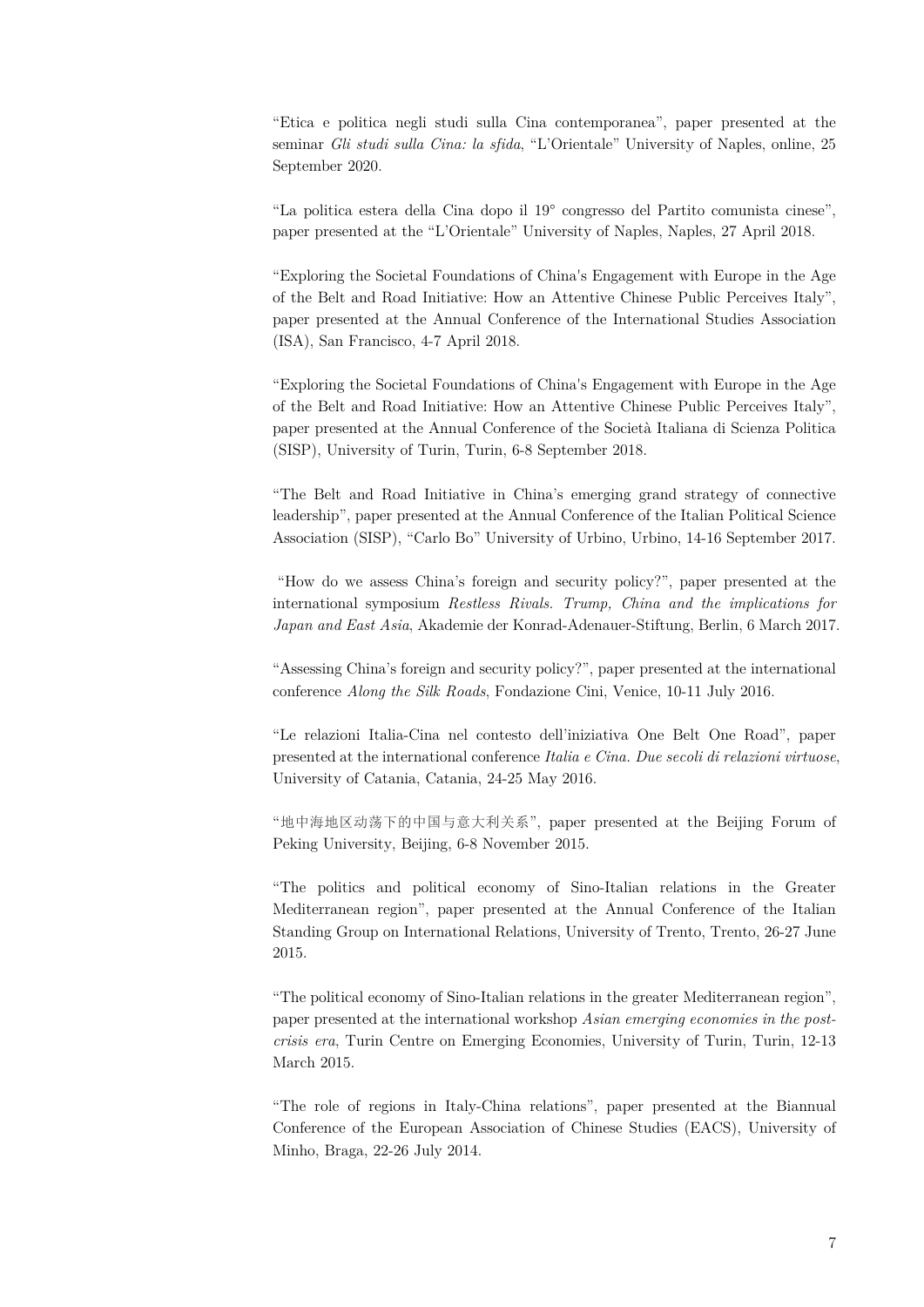"China in the Mediterranean region: a perspective from southern Europe", paper presented at the international conference *Stormy Waters, Bright Horizons? China And Europe's Changing Roles In The Mediterranean Region*, University of Turin, Turin, 27-28 June 2014.

"始計 *shiji*: elaborare un piano o soppesare le circostanze? Pensiero militare e *grand strategy* cinese oltre la dottrina Deng", paper presented at the conference *Da Confucio a Mao. Continuità e cambiamento nel pensiero militare cinese*, University of Trento, Trento, 28 May 2014.

"The evolution of China's foreign policy since the Deng era", paper presented at the international conference *The Contemporary World Multilateral Dialogue on Global Trends and China in the Coming Decade*, China Center for Contemporary World Studies, Beijing, 7-8 November 2013.

"Politics and Policies in Sino-European Relations", paper presented at the international conference *The globalization of China*, European University Institute, Fiesole, 6-7 October 2013.

"Dieci anni di partenariato: matrici, dinamiche e prospettive delle relazioni bilaterali Italia-Cina", paper presented at the Biannual Conference of the Italian Association for Chinese Studies (AISC), "L'Orientale" University of Naples, Procida, 19-21 September 2013.

"Whither strategic partnership? Assessing Italy's relations with China over the past decade", paper presented at the Annual Conference of the Italian Political Science Association (SISP), University of Florence, Florence, 12-14 September 2013.

"Identità nazionale e visione del mondo, principi e retorica del Partito-Stato", paper presented at the conference *Cina 2013. La nuova leadership al potere*, Contemporary Asia Research Center, Milan University, Milan, 9 May 2013.

"Logiche e livelli di analisi della politica estera cinese nel XXI secolo", paper presented at the seminar series of the Ph.D. programme in Asian and African civilizations, cultures and societies, "Sapienza" University of Rome, Rome, 21 February 2013.

"Plotting the course of EU-China relations after the great recession: a view from Italy", paper presented at the Australian National University, Canberra, 24 October 2011.

"Superpotenze, grandi potenze e potenze regionali: l'impatto della Cina sul sistema internazionale", paper presented at the Annual Conference of the Italian Political Science Association (SISP), IUAV University of Venice, 16-18 September 2010.

PARLIAMENTARY HEARINGS, POLICY REPORTS, DISSEMINATION (selection)

2021, Andornino, G.B., "The EU-China Comprehensive Agreement on Investment", Parliamentary hearing before the Joint Committees for Foreign Affairs and EU Policies, Senate of the Italian Republic, Rome, 6 May.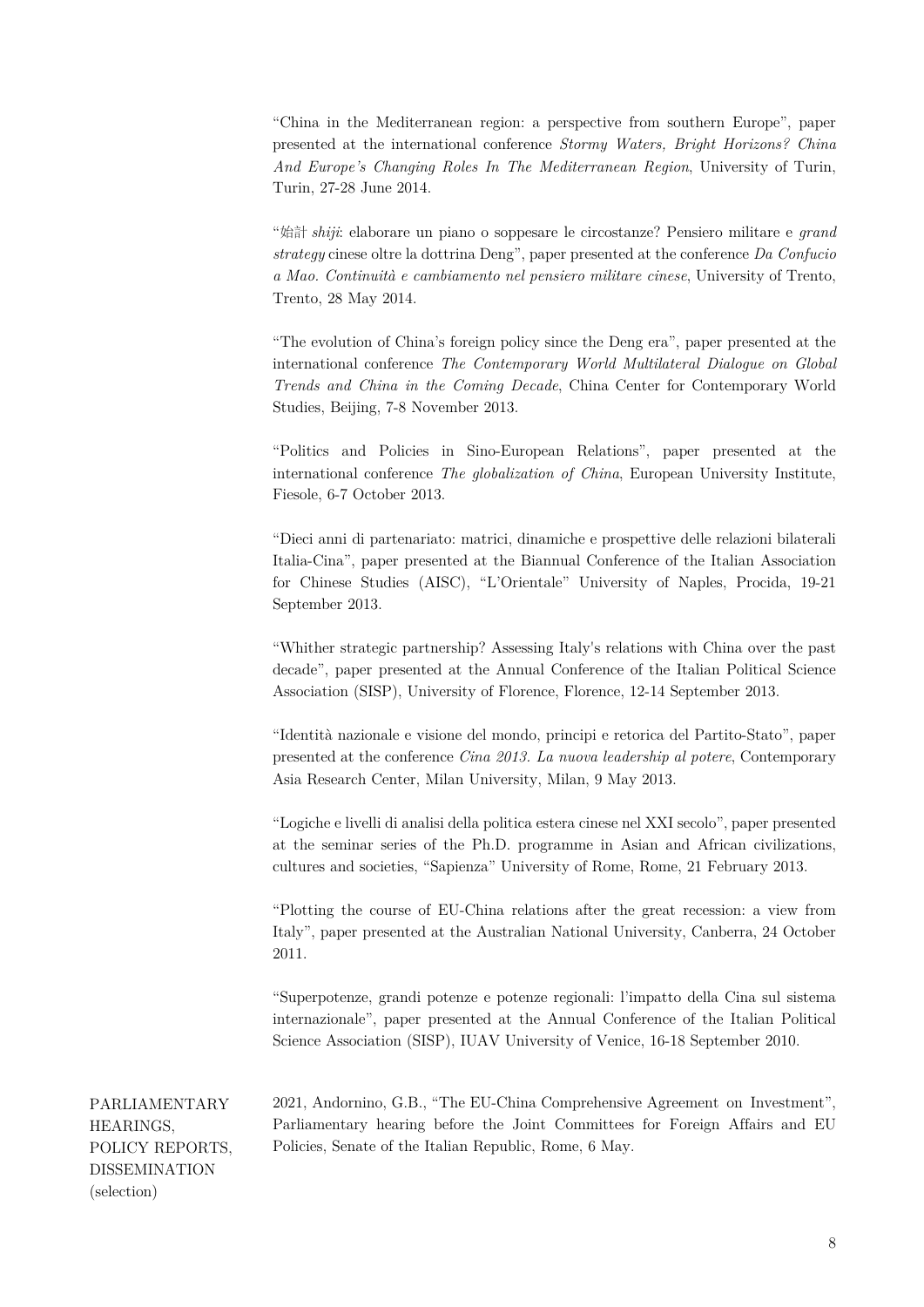2020, Andornino, G.B. (ed.), *La Cina: sviluppi interni, proiezione esterna* [China: domestic developments and projection abroad], Report for the joint International Politics Observatory of the Italian Parliament and the Italian Ministry of Foreign Affairs, Rome: n. 163.

2019, Andornino, G.B., *Continuity and Change in Italy-China Relations*, Report for the "An Italian Perspective" series, Konrad Adenauer Stiftung, Rome: September.

2018, Andornino, G.B., *Cina: le nuove Vie della Seta* [China: the new Silk Roads], Report for the joint International Politics Observatory of the Italian Parliament and the Italian Ministry of Foreign Affairs, Rome: n. 140.

2016, Andornino, G.B. and Caffarena, A. (eds.), *Prospettive del dialogo euro-asiatico* [The outlook for Eurasian dialogue], Report for the joint International Politics Observatory of the Italian Parliament and the Italian Ministry of Foreign Affairs, Rome: n. 118.

2015, Andornino, G.B. (ed.), *Cina 2020: implicazioni globali del nuovo ciclo di riforme e prospettive per il partenariato strategico con l'Italia* [China 2020: global implications for the new reform cycle and the outlook of Italy's strategic partnership with China], Report for the joint International Politics Observatory of the Italian Parliament and the Italian Ministry of Foreign Affairs, Rome: n. 112.

2021, Andornino, G.B., "Il Partito Comunista Cinese. 100 anni di rivoluzione", RAI Storia: *Passato e presente*, season 4, episode 102, 18 May.

2018, Andornino, G.B., "Confucio. Il padre del pensiero cinese", RAI Storia: *Passato e presente*, season 1, episode 85, 23 February.

2018, Andornino, G.B., "Qin Shi Huangdi. Il primo imperatore della Cina", RAI Storia: *Passato e presente*, season 1, episode 56, 12 January.

2016, Andornino, G.B., "Le riforme di Deng Xiaoping", RAI Storia: *Il Tempo e la Storia*, season 4, episode 29, 20 October.

2016, Andornino, G.B., "La rivoluzione culturale cinese", RAI Storia: *Il Tempo e la Storia*, season 3, episode 118, 14 April.

2016, Andornino, G.B., "Mao Zedong, il grande balzo", RAI Storia: *Il Tempo e la Storia*, season 3, episode 91, 1 March.

2015, Andornino, G.B., "Tian'anmen", RAI Storia: *Il Tempo e la Storia*, season 2, episode 93, 3 March.

2020, Andornino, G.B., "La Cina e la sua egemonia in un mondo che cambia", Radio Radicale: *Asiatica*, 29 July.

2019, Andornino, G.B., "La Cina vista dalla Ue: nemico sistemico o opportunità? Rapporti bilaterali o comunitari?", Radio Radicale: *Asiatica*, 2 April.